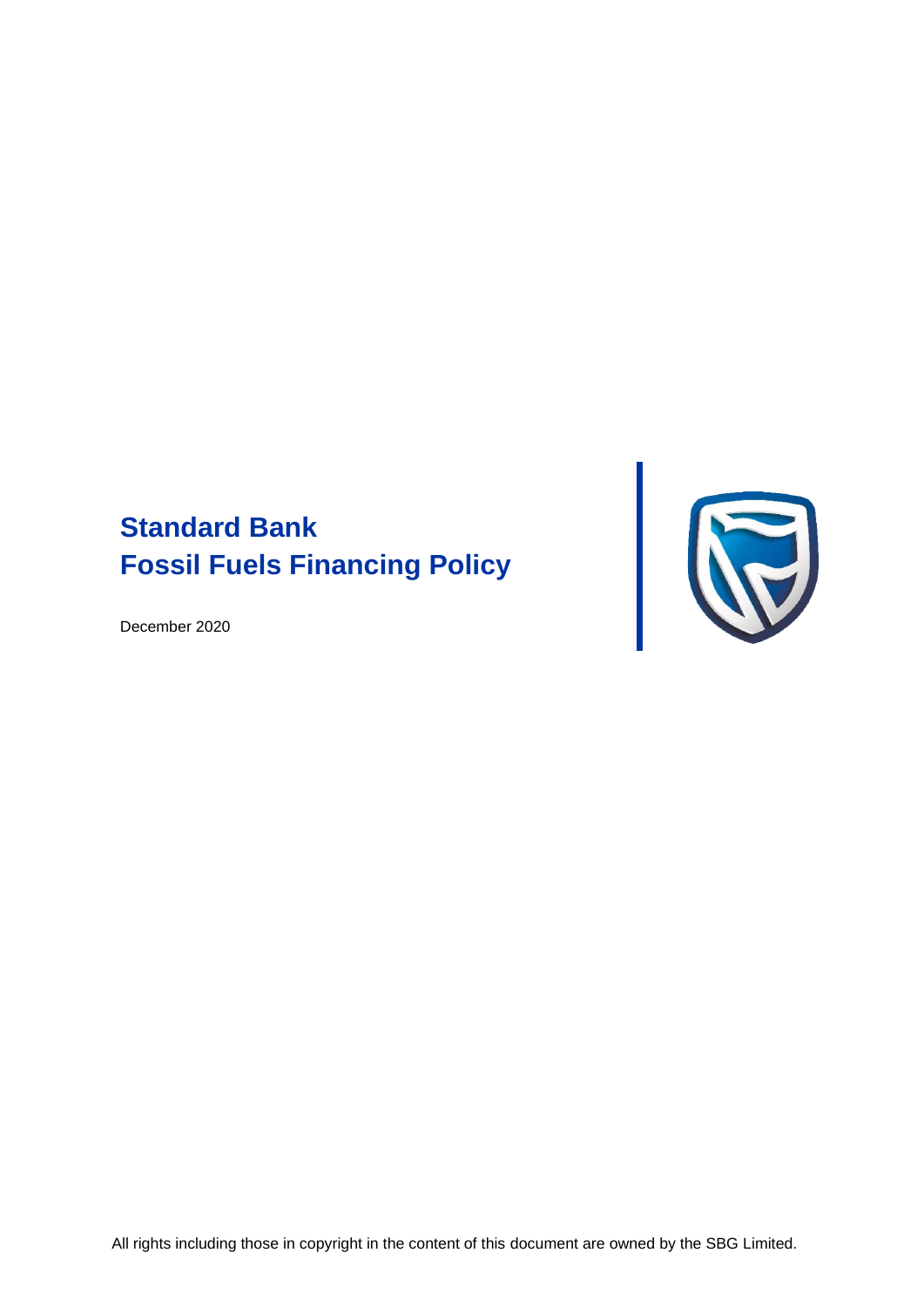# **Contents**

| $\mathbf 1$    |  |  |  |  |
|----------------|--|--|--|--|
| $\overline{2}$ |  |  |  |  |
| 3              |  |  |  |  |
| 4<br>5         |  |  |  |  |
|                |  |  |  |  |
|                |  |  |  |  |
|                |  |  |  |  |
|                |  |  |  |  |
|                |  |  |  |  |
|                |  |  |  |  |
|                |  |  |  |  |
| 6              |  |  |  |  |
| $\overline{7}$ |  |  |  |  |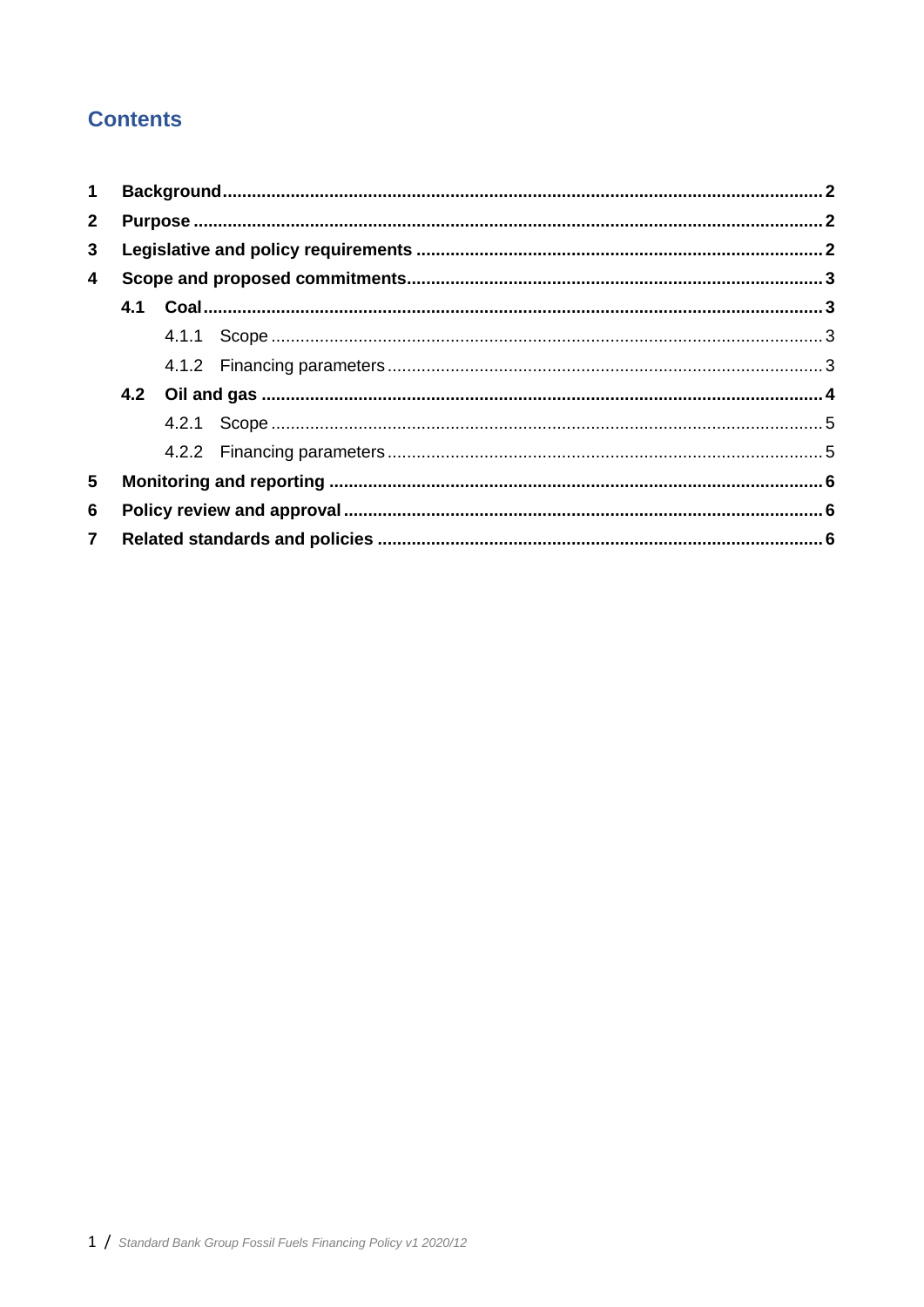# <span id="page-2-0"></span>**1 Background**

Energy is essential in underpinning economic growth in emerging markets, specifically in Africa, where affordable and reliable energy access is fundamental to Africa's development. As fossil fuels will likely remain key to ensuring energy security in many African regions requiring broad access to electricity as well as transportation, Standard Bank Group (SBG) has taken a proactive approach regarding its position and defined prudent parameters for its involvement in fossil fuels. This is in line with SBG's purpose of driving Africa's growth and role of providing financial services to meet the needs of Africa's people, businesses and economies.

### <span id="page-2-1"></span>**2 Purpose**

As one of Africa's largest financial institutions, SBG is committed to supporting sustainable economic growth in our countries of operation. This includes ensuring that the social, economic and environmental (SEE) impacts of our activities create a net positive impact. We are committed to balancing the challenges posed by climate change with the need to support access to reliable energy that supports economic growth and poverty alleviation, in line with the United Nations Sustainable Development Goals (SDGs) 7 (*ensure access to affordable, reliable, sustainable and modern energy for all)* and 13 *(take urgent action to combat climate change and its impacts*).

This policy is part of a comprehensive roadmap to reduce our group's exposure to climate-related risk being both from the physical risk of climate change and the risk arising from the transition to a net zero carbon economy. This policy sets parameters for group financing of companies and projects in the fossil fuels sector, specifically coal, and oil and gas. The policy sets out principles and minimum standards to be adhered to. It should be applied in conjunction with SBG's [Coal-](https://sustainability.standardbank.com/documents/coal-fired-power-finance-policy-2019.pdf)[Fired Power Finance Policy](https://sustainability.standardbank.com/documents/coal-fired-power-finance-policy-2019.pdf) and [Thermal Coal Mining Policy.](https://sustainability.standardbank.com/documents/thermal-coal-mining-finance-policy-2019.pdf) It applies to all business units and legal entities within SBG, excluding Liberty Holdings.

# <span id="page-2-2"></span>**3 Legislative and policy requirements**

SBG supports the goals of the Paris Agreement, which has been ratified by the relevant authorities in each of our African countries of operation. This includes managing our portfolio in a manner that is consistent with ongoing efforts to facilitate the transition to a low-carbon and climate-resilient economy needed to limit global warming to below 2° Celsius, as well as supporting a just transition in our countries of operation. However, this transition to low carbon activities will include job losses, skills shortages, technology risk, policy and governance risks.

These socio-economic impacts are currently not well understood for Africa and scenarios that incorporate local socio-political characteristics are still to be developed. It is nonetheless clear that transition risk mitigation requires skills development, access to resources and technology, adoption of assertive policies and governance processes and a collective will within the communities in which we operate. We are looking at green financing opportunities that can facilitate this just transition. As per the Paris Agreement, we support the need for "*a just transition of the workforce and the creation of decent work and quality jobs in accordance with nationally defined development priorities*", which is linked to 14 of the 17 SDGs. SBG remains committed in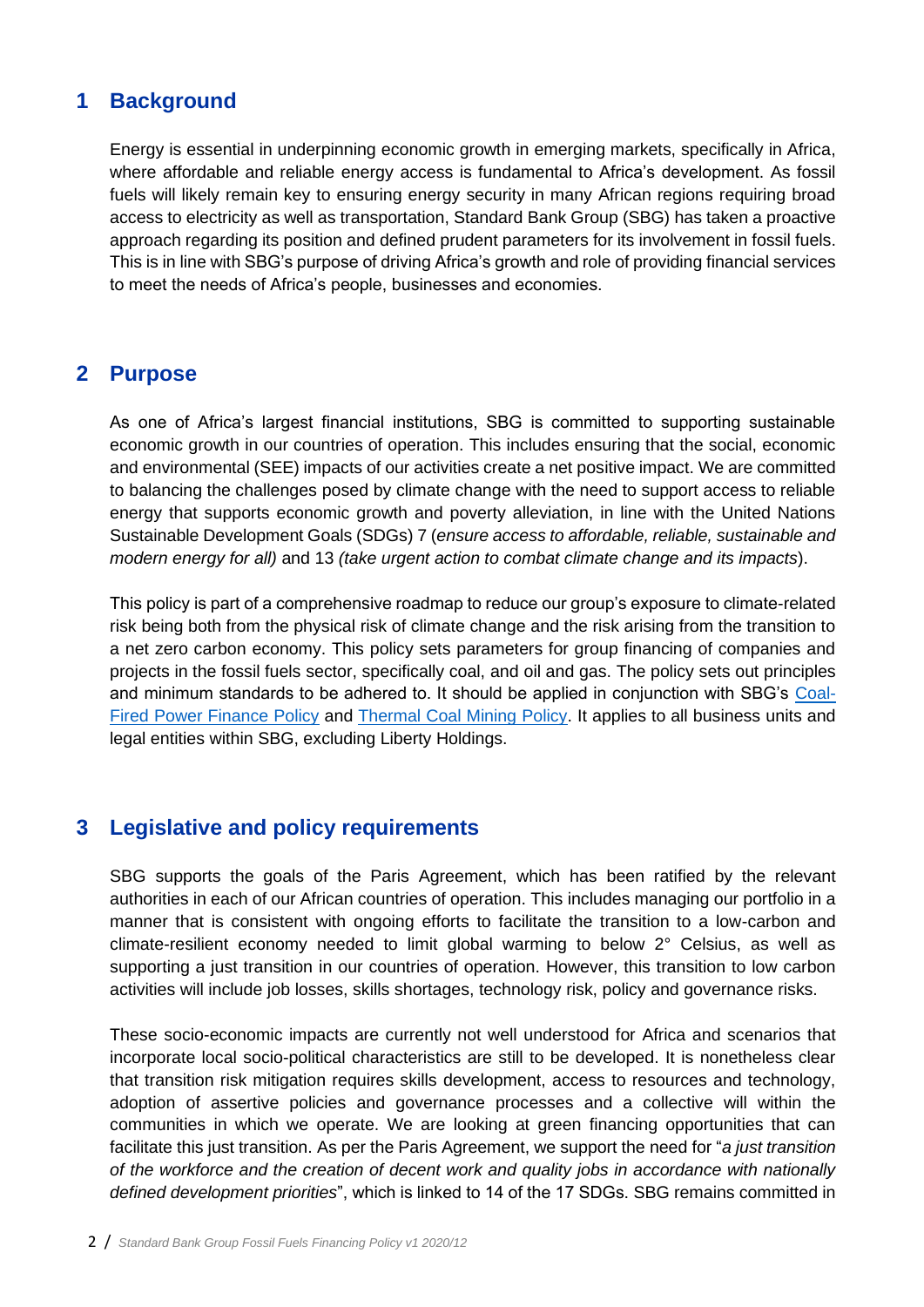balancing the needs of all stakeholders as part of this transition towards sustainable, inclusive and environmentally responsible economic growth.

# <span id="page-3-0"></span>**4 Scope and proposed commitments**

In positioning a fossil fuels financing stance, SBG adopts an integrated environmental, social and governance (ESG) approach by:

- − working with clients to enable transition and enhance adaptation;
- − ensuring a fiduciary duty of care to our depositors and investors;
- driving a positive change within the African developmental context and our sectoral policies;
- systematically including ESG considerations into all investment and lending decisions by setting limits that will be reviewed on an annual basis; and
- regularly reporting on high physical and transition risk sectors.

#### <span id="page-3-1"></span>**4.1 Coal**

Thermal coal remains a necessary energy source in a number of the countries in which SBG operates. However, over time, as countries move towards a diversified energy mix, it is expected that the reliance on thermal coal-derived energy will reduce.

#### <span id="page-3-2"></span>4.1.1 Scope

This policy covers the provision of financial products and services to:

- (1) thermal coal mining projects (new and expansions) and all associated mine-site activities (from planning, development, processing, rehabilitation and mine closure);
- (2) existing and new thermal coal mining corporates (where greater than 50% of revenue is from coal mining) involved in the ownership, development and operation of thermal coal mining assets; and
- (3) existing coal fired power generation utilities (where greater than 50% of power generation is from coal fired power) involved in the ownership, development and operation of coal fired power generation assets.

This policy excludes the provision of:

- (1) financial products and services to construction and operational contractors, consultants, equipment and vehicle manufacturers and distributors, other third-party service providers, traders and retailers that offer services to the thermal coal mining and coal fired power generation sectors (SBG's normal environmental and social (E&S) risk management policy and system will apply to these counterparties);
- (2) direct finance to new coal-fired power generation plants (SBG's [Coal-Fired](https://sustainability.standardbank.com/documents/coal-fired-power-finance-policy-2019.pdf)  [Power Finance Policy](https://sustainability.standardbank.com/documents/coal-fired-power-finance-policy-2019.pdf) continues to apply in this regard); and
- (3) financial services to mountain top removal (SBG does not fund such activities).

#### <span id="page-3-3"></span>4.1.2 Financing parameters

The financing parameters apply to exploration, extraction and processing of thermal coal. The financing parameters do not apply to sustainable finance services for carbon capture and carbon offsets, off-grid renewable solutions,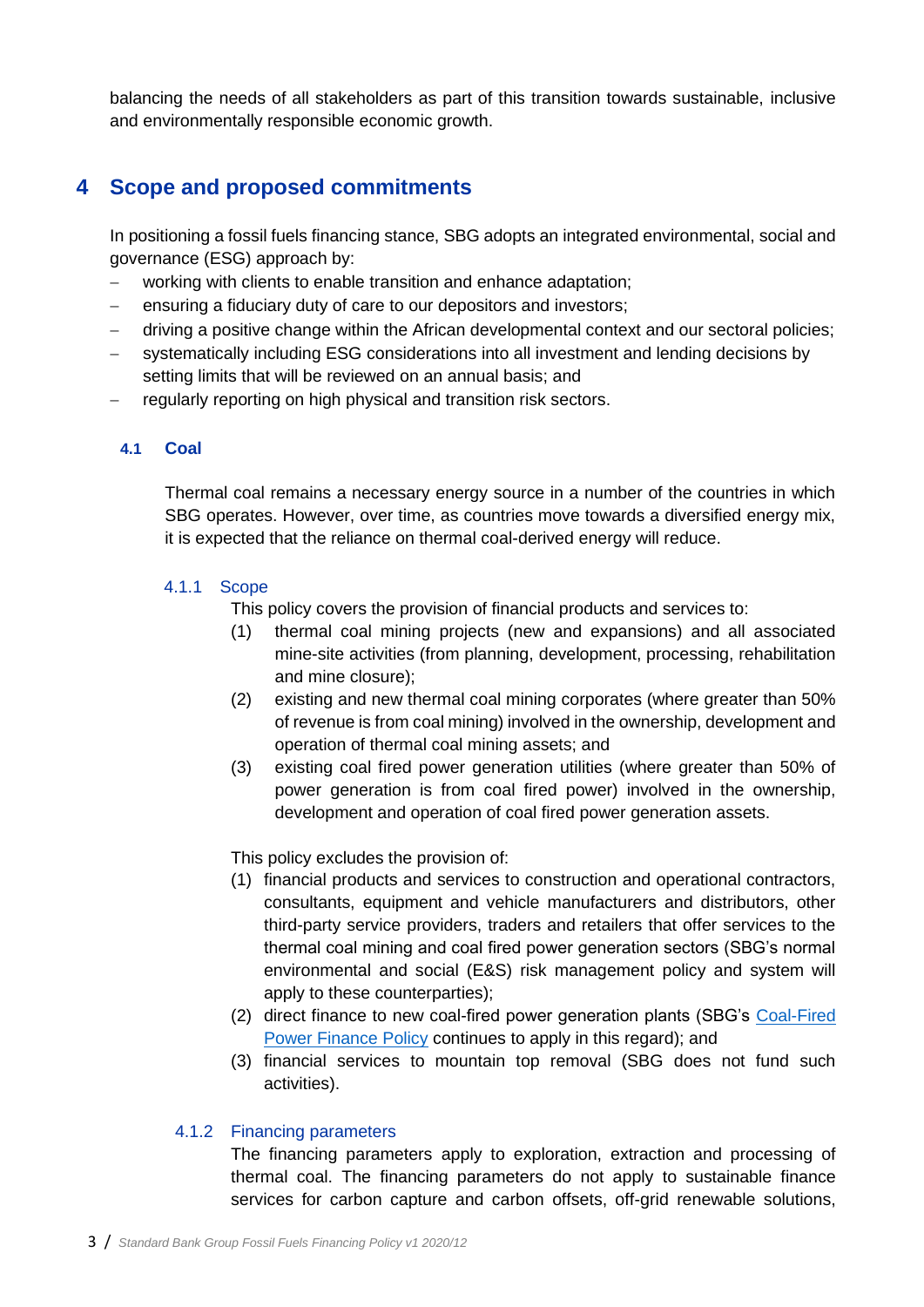energy efficiency, water efficiency and ecological rehabilitation and offsets initiatives, since such initiatives support the transition to a low carbon economy and climate adaptation. SBG will actively pursue opportunities to support the low carbon transition and climate adaptation in all sectors.

In evaluating thermal coal mining transactions, SBG will consider, as appropriate, as part of our due diligence:

- the energy situation in the region and future energy demand in relation to government energy strategy, climate change, carbon commitments, and adaptation plans;
- transition plans or initiatives that reduce a client's carbon footprint and improve their environmental performance;
- analysis of technically and financially feasible and cost-effective power generation alternatives that are available in the same industry and country;
- − compliance with our normal lending requirements, including the development of projects in compliance with the Equator Principles, International Finance Corporation (IFC) Performance Standards and World Bank Group Environmental, Health, and Safety (EHS) Guidelines, and applicable laws and standards;
- compliance with host country environmental and social laws, regulations and standards, including rehabilitation, closure planning and financial provision requirements;
- compliance with international conventions, standards and treaties regarding greenhouse gas emissions in host country / region;
- impact on human settlements, natural habitats and resources, as well as protected areas and how such impacts are mitigated;
- effectiveness of mechanisms for tailings disposal, rock dumps, emissions and waste management;
- health and safety practices and track record;
- adequacy of environmental rehabilitation provisions;
- accommodation and transportation of staff:
- − whether policies are in place regarding prevention of child labour or forced labour in their operations and associated activities;
- − whether headquarters are located in countries that are not under financial sanctions from UK, the European Union, the U.S.A. or the United Nations;
- − opportunities for involvement of local communities, establishment of initiatives to benefit local communities as well as effective ongoing community stakeholder engagement;
- level of disclosure and transparency towards all stakeholders; and
- ESG policies and performance track record, including review of ESG controversies.

#### <span id="page-4-0"></span>**4.2 Oil and gas**

Oil and natural gas remain important energy sources in Africa given the current energy poverty and Africa's access to natural resources. The African continent's production and consumption of natural gas is expected to increase into the future. SBG will continue to play a role in the financing of oil and gas investments in support of national governments' energy and economic development strategies.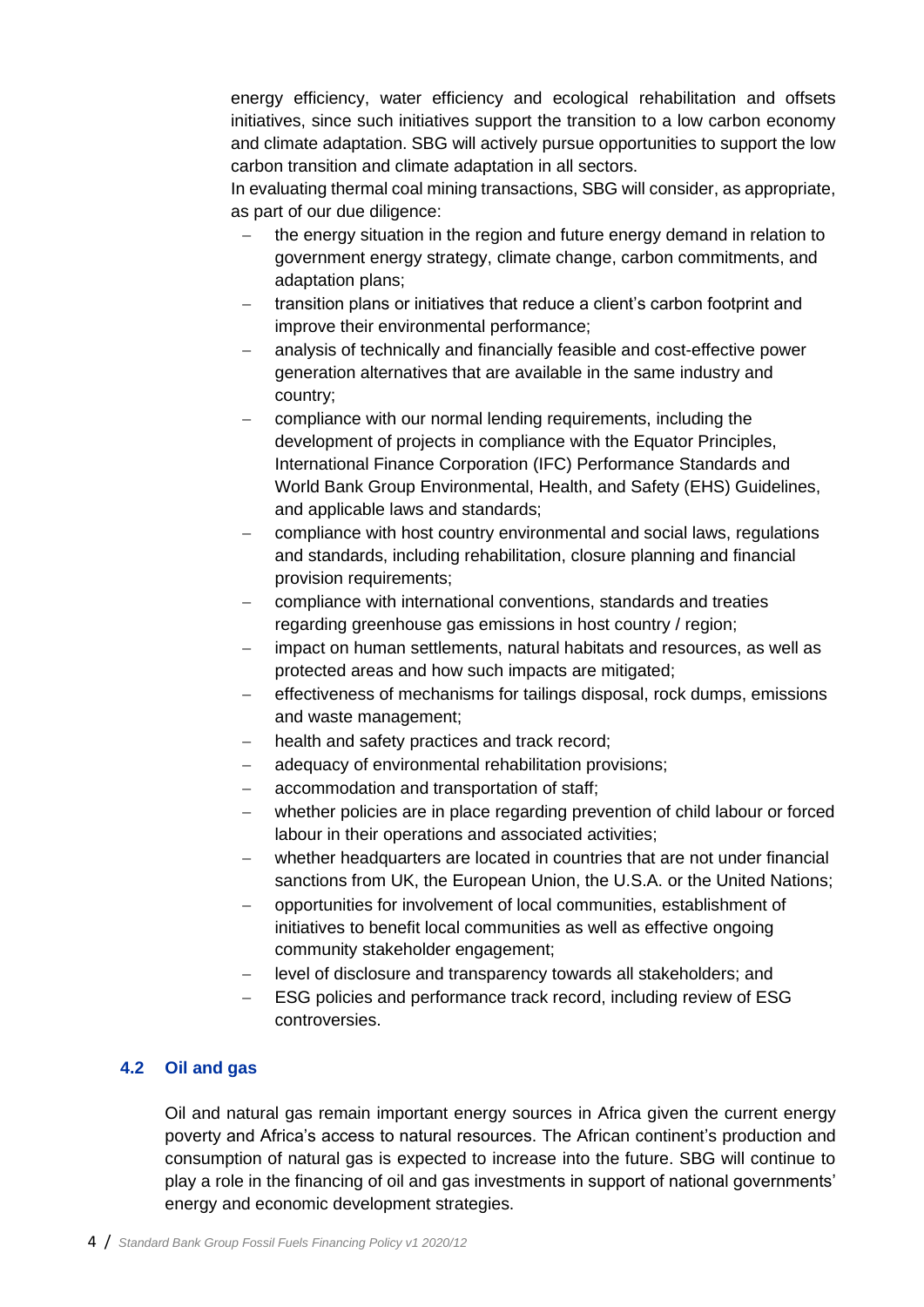In line with market projections and forecasts, SBG expects natural gas (which has lower CO2 emissions than coal or oil) to become the leading global hydrocarbon (as demand for oil is expected to slow and perhaps fall). In Africa, absolute energy consumption is likely to increase over time (due to increased population and GDP) with an increasing involvement of lower CO2 natural gas, renewables and blue / green hydrogen.

#### <span id="page-5-0"></span>4.2.1 Scope

This policy covers the provision of financial products and services to oil and gas:

- (1) exploration, extraction and beneficiation companies;
- (2) processing and refining companies; and
- (3) companies involved in all associated activities (from planning, development, extraction, processing, rehabilitation and closure).

This policy excludes the provision of financial products and services to the following oil and gas activities:

- (1) extraction of tar sands or construction of associated export facilities;
- (2) exploration and production of tight oil resources; and
- (3) pipelines transporting a significant volume of tight oil and export terminals supplied by a significant volume of tight oil.

SBG's geographies of activities limit any potential involvement outside of the African continent and therefore, oil and gas activities in the Arctic and the Amazon are not funded by SBG.

#### <span id="page-5-1"></span>4.2.2 Financing parameters

SBG will continue to develop and increase its sustainable finance offering for carbon capture and carbon offsets, off-grid renewable solutions, energy efficiency, water efficiency and ecological rehabilitation and offsets initiatives in support of the transition to a low carbon economy and climate change adaptation.

In managing the oil and gas portfolio, SBG will only provide financial products and services to counterparties that:

- meet the group's normal lending requirements, including the development of projects in compliance with the Equator Principles, IFC Performance Standards and World Bank Group EHS Guidelines, and applicable laws and standards;
- commit to minimising / reducing greenhouse gas emissions;
- − target zero-routine production flaring for new assets and have a timebound plan to implement economically viable solutions to eliminate legacy flaring for existing assets;
- have policies in place to protect their workers' health and safety and disclose or provide their track record at company level;
- have policies in place regarding prevention of child labour or forced labour in their operations and associated activities;
- have implemented appropriate asset-level health, safety and environmental management policies, management plans and systems or have committed to implementing these within a reasonable timeline;
- have implemented oil spill preparedness and response plans;